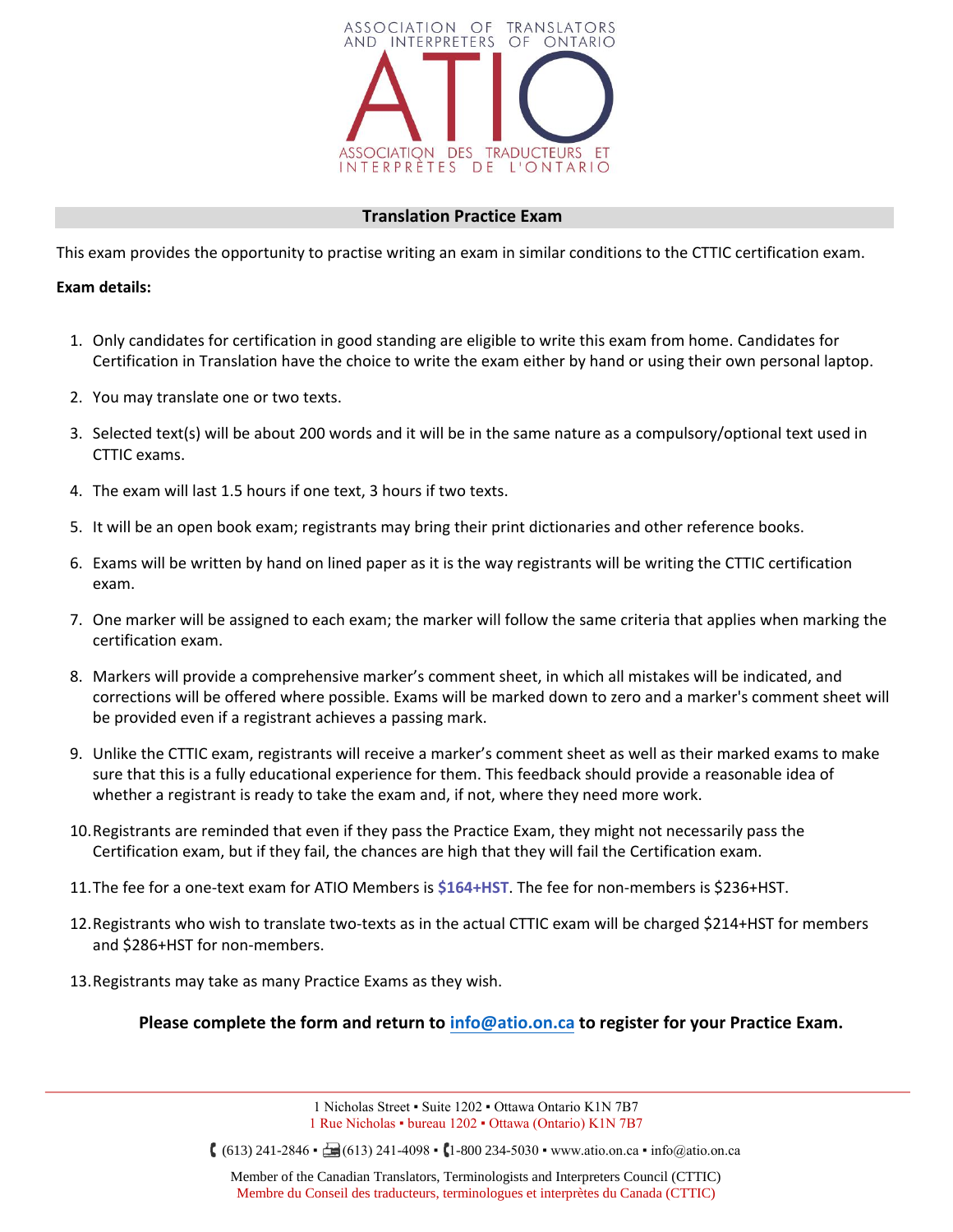

# **ATIO Practice Exam Registration Form PRACTICE EXAM RESCHEDULING POLICY**

*Requests to reschedule must be emailed to info@atio.on.ca.*

**After exam registration:**

- If a candidate wishes to reschedule their practice exam, they will pay a penalty of 25% of the exam fee.
- The candidate may reschedule **once** without penalty.

#### **Three weeks before the exam:**

- If an candidate reschedules their exam between one and three weeks before their scheduled exam date, they will receive a refund of 50% of their exam fee.
- The candidate must pay in full (100%) for a new exam date.

## **7 days or less before the exam:**

- Reschedule requests received within this period will not be refunded.
- The candidate must pay in full (100%) for a new exam date.

## **PRACTICE EXAM CANCELLATION POLICY**

*Requests to cancel must be emailed to info@atio.on.ca.*

#### **After exam registration:**

- If a candidate wishes to cancel their practice exam, they will pay a penalty fee of 25% of the exam price.
- The candidate may cancel **once** without penalty.

#### **Three weeks before the exam:**

• If a candidate cancels their exam between one and three weeks before their scheduled exam date, they will receive a refund of 50% of their exam fee.

#### **7 days or less before the exam:**

- Cancellation requests received within this period will not be refunded.
- The candidate must pay in full (100%) for a new exam date.

*Reference Dates will be displayed on the ATIO website.*

#### **Exception**

The only exception to the above is if a candidate falls ill on the exam day. In such cases, upon receipt of a doctor's report, ATIO may refund a maximum of 50%.

I, understand and accept the terms of the policies outlined above.

*Signature of Candidate: Date:*

1 Nicholas Street ▪ Suite 1202 ▪ Ottawa Ontario K1N 7B7 1 Rue Nicholas ▪ Bureau 1202 ▪ Ottawa (Ontario) K1N 7B7

 $(613)$  241-2846 •  $\Box$  (613) 241-4098 •  $\Box$  1-800 234-5030 • www.atio.on.ca • info@atio.on.ca

Member of the Canadian Translators, Terminologists and Interpreters Council (CTTIC) Membre du Conseil des traducteurs, terminologues et interprètes du Canada (CTTIC)